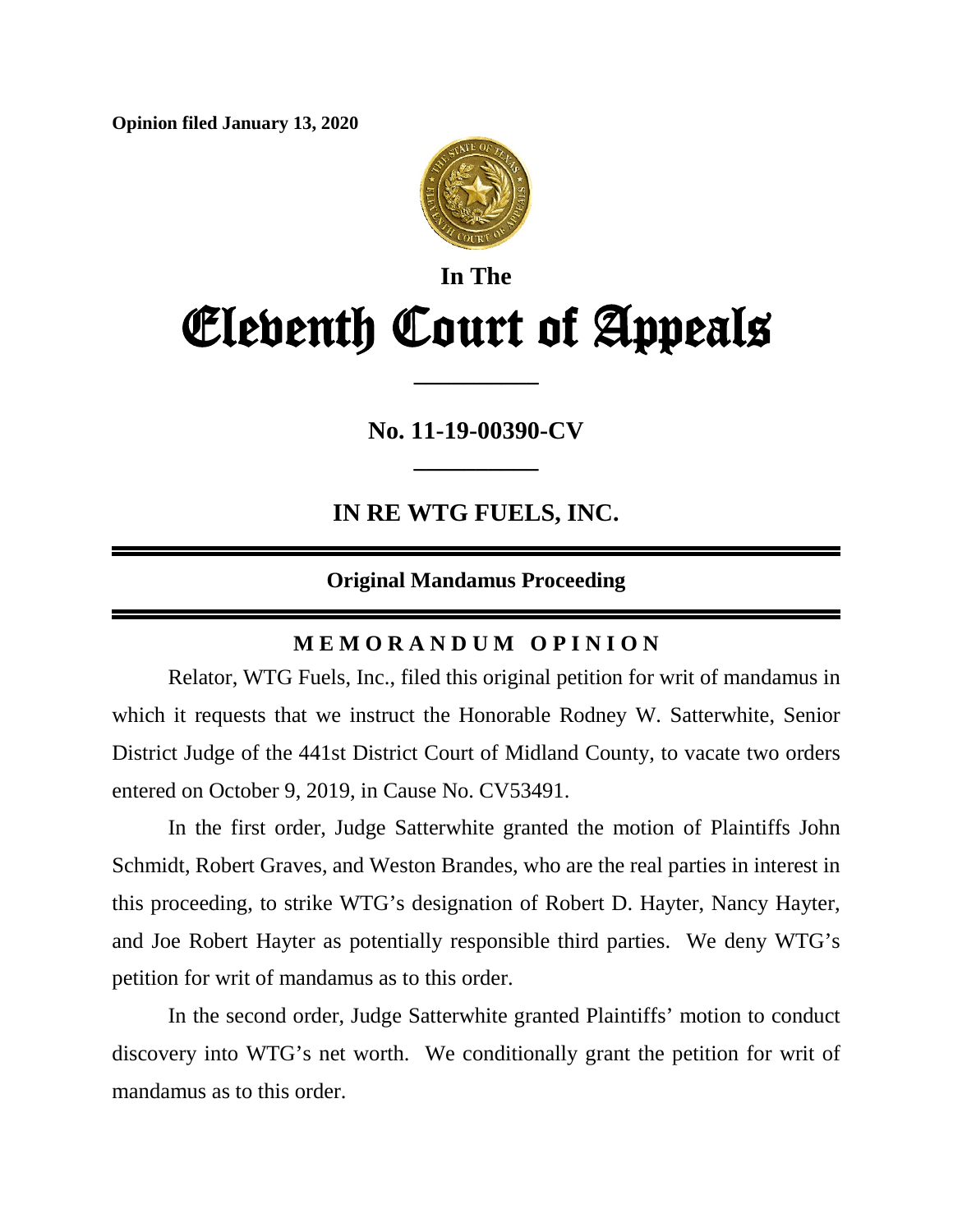#### *Background*

Plaintiffs, who were hunting on land leased and occupied by the Hayters, allege that they were injured in a propane explosion at a ranch house on the property. The propane leaked from a corroded pipe in the wall of the house, accumulated under the house, and ignited when Plaintiffs attempted to light a pilot light on a hot water heater. Plaintiffs sued WTG, which had refilled the propane tank on the property on the day before the accident, and the Hayters, among other parties. WTG designated the Hayters as potentially responsible third parties pursuant to Section 33.004 of the Texas Civil Practice and Remedies Code. *See* TEX. CIV. PRAC. & REM. CODE ANN. § 33.004 (West 2015).

The Hayters filed a combined traditional and no-evidence motion for summary judgment on all of Plaintiffs' claims. The Hayters specifically asserted (1) that the Recreational Use Statute, set out in Sections 75.001–.007 of the Texas Civil Practice and Remedies Code, barred Plaintiffs' negligence claims; (2) that they were not negligent or grossly negligent as a matter of law; and (3) that there was no evidence of any of the elements of Plaintiffs' claims for negligence and gross negligence. Judge Satterwhite granted the Hayters' motion for summary judgment without stating the ground for the ruling, dismissed Plaintiffs' claims against the Hayters, and severed Plaintiffs' claims against the Hayters into a new cause of action.

Plaintiffs moved to strike WTG's designation of the Hayters as potentially responsible third parties. Plaintiffs argued that, because there was no evidence to sustain their claims against the Hayters, there was also no evidence to support the designation of the Hayters as potentially responsible third parties. WTG responded (1) that there was more than a scintilla of evidence to raise a fact issue as to whether the Hayters were responsible for Plaintiffs' injuries, (2) that the Hayters "had certain obligations to ensure the . . . safety" of Plaintiffs, and (3) that the Hayters could be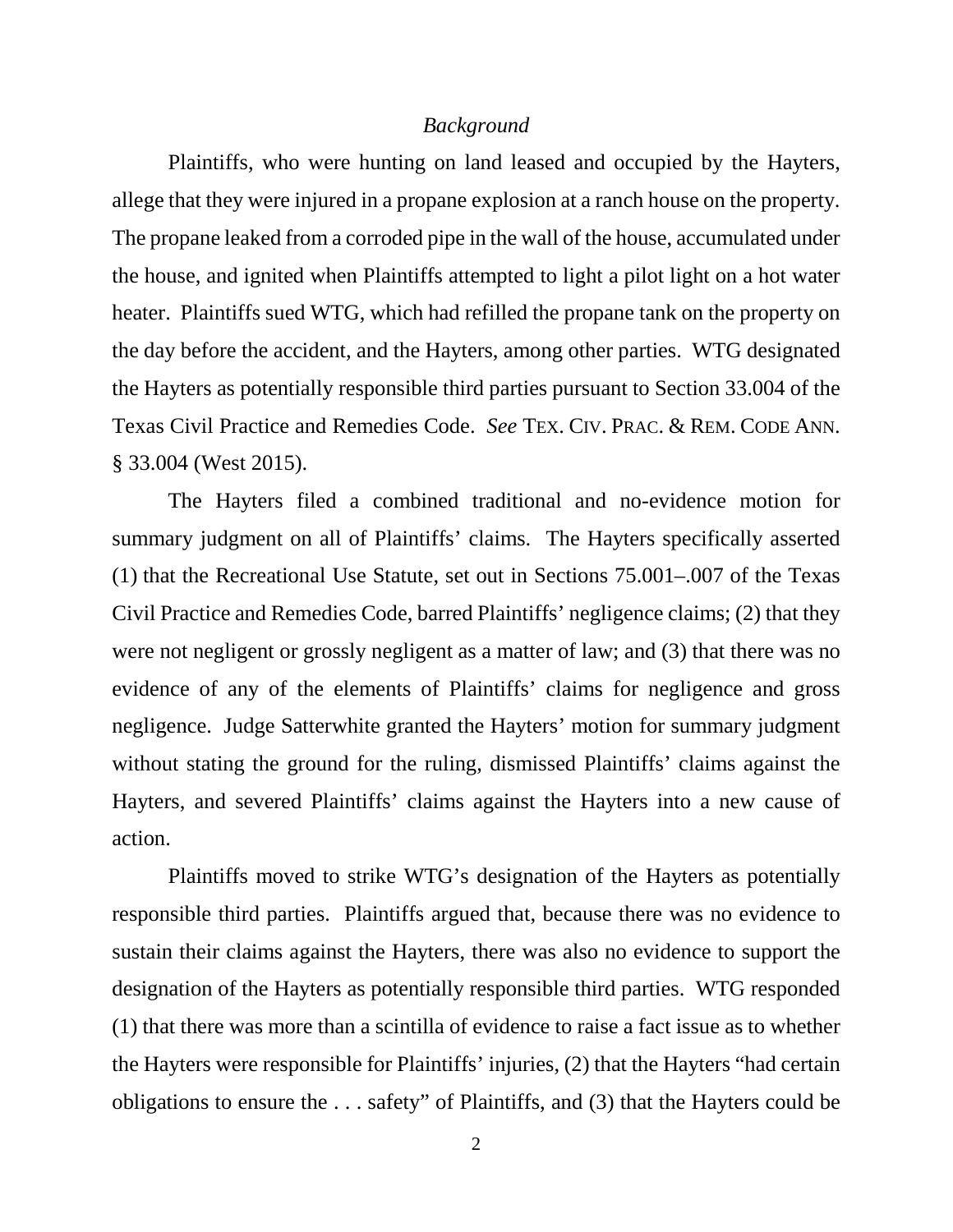potentially responsible third parties even if their liability to Plaintiffs was limited by the Recreational Use Statute. On October 9, 2019, Judge Satterwhite granted Plaintiffs' motion to strike WTG's designation of the Hayters as potentially responsible third parties.

Plaintiffs also moved to conduct net worth discovery against WTG pursuant to Section 41.0115 of the Texas Civil Practice and Remedies Code. *See* CIV. PRAC.  $&$  REM.  $&$  41.0115 (West Supp. 2019). WTG responded that Plaintiffs had not shown a substantial likelihood of success on the merits of their claim for exemplary damages. Alternatively, WTG asserted that the requested discovery was overbroad and was not the least burdensome method to determine WTG's net worth.

On October 9, 2019, Judge Satterwhite granted Plaintiffs' motion to conduct net worth discovery. The order, in its entirety, states:

BE IT REMEMBERED that on this the  $25<sup>th</sup>$  day of September, 2019, came on to be heard *Plaintiffs' Motion to Conduct Net Worth Discovery for Gross Negligence Claims Against Defendant WTG Fuels, Inc.,* and the Court having reviewed the pleadings and heard the arguments of counsel finds that said motion should be GRANTED on a limited basis.

IT IS THEREFORE ORDERED that *Plaintiffs' Motion to Conduct Net Worth Discovery for Gross Negligence Claims Against Defendant WTG Fuels, Inc.* is GRANTED. However, it is limited to discovery of the Balance Sheet of WTG for the current year and the preceding year only.

IT IS FURTHER ORDERED that all documents responsive to this request for production shall remain confidential and be on a need to know basis only.

WTG filed a petition for writ of mandamus in this court in which it asserted that Judge Satterwhite abused his discretion when he struck WTG's designation of the Hayters as potentially responsible third parties and when he ordered that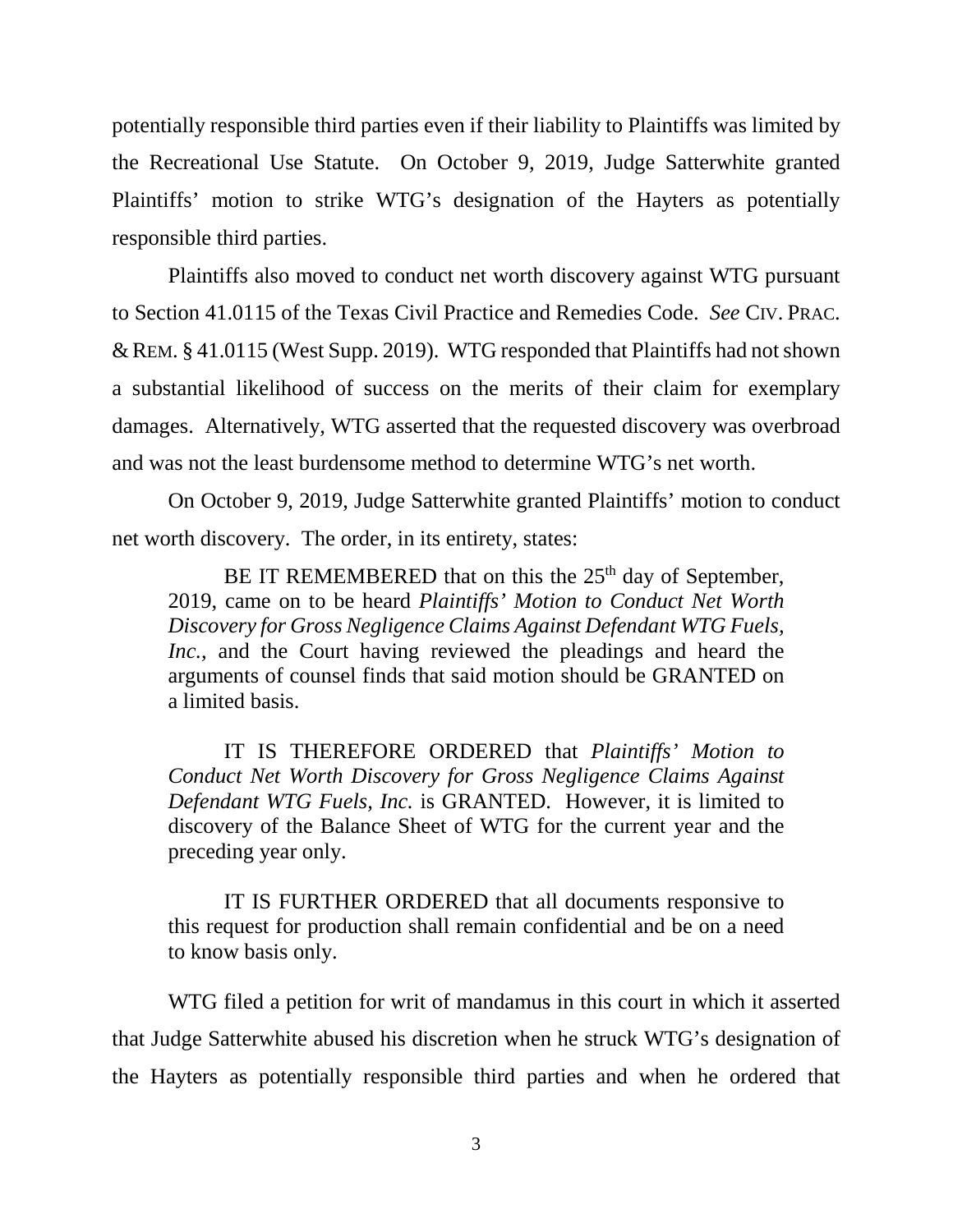Plaintiffs could conduct net worth discovery and that it lacked an adequate remedy on appeal from either order. Plaintiffs responded that the petition was barred by laches. Alternatively, Plaintiffs argued that WTG failed to establish either that Judge Satterwhite abused his discretion when he signed either order or that WTG does not have an adequate remedy by appeal.

#### *Analysis*

Mandamus is an extraordinary remedy and is warranted only when the trial court clearly abused its discretion and the relator has no other adequate remedy. *In re Murrin Bros. 1885, Ltd.*, No. 18-0737, 2019 WL 6971663, at \*2 (Tex. Dec. 20, 2019) (orig. proceeding). The relator bears the burden of proving both of these requirements. *In re H.E.B. Grocery Co.*, 492 S.W.3d 300, 302 (Tex. 2016) (orig. proceeding) (per curiam).

A trial court abuses its discretion when its ruling is arbitrary and unreasonable or is made without regard for guiding legal principles or supporting evidence. *In re Nationwide Ins. Co. of Am.*, 494 S.W.3d 708, 712 (Tex. 2016) (orig. proceeding). "Similarly, a trial court abuses its discretion when it fails to analyze or apply the law correctly." *Id.*; *see also In re Prudential Ins. Co. of Am.*, 148 S.W.3d 124, 135 (Tex. 2004) (orig. proceeding) ("[A] trial court has no 'discretion' in determining what the law is or applying the law to the facts." (quoting *Walker v. Packer*, 827 S.W.2d 833, 840 (Tex. 1992))).

We have reviewed the petition for writ of mandamus and the mandamus record as it pertains to the October 9, 2019 order in which Judge Satterwhite granted Plaintiffs' motion to strike the designation of the Hayters as potentially responsible third parties and hold that, as to that order, WTG has failed to show that it is entitled to the requested relief. Therefore, we deny WTG's petition for writ of mandamus as to that order. *See* TEX. R. APP. P. 52.8(a) (stating that, if the appellate court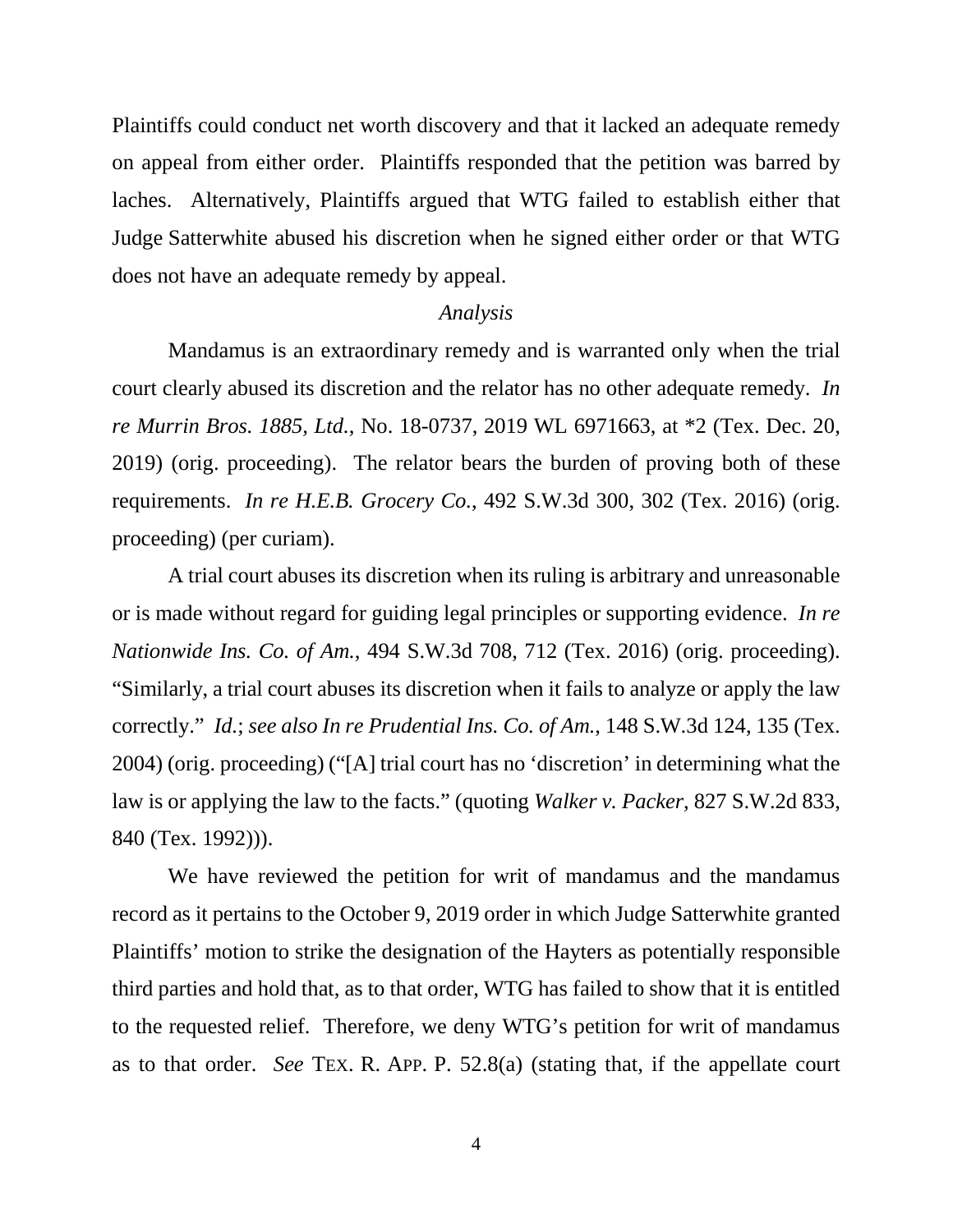determines that the relator is not entitled to the relief sought, it must deny the petition).

We next turn to the October 9, 2019 order in which Judge Satterwhite granted Plaintiffs' motion to engage in net worth discovery. In relevant part, Section 41.0115(a) of the Texas Civil Practice and Remedies Code provides:

On the motion of a party and after notice and a hearing, a trial court may authorize discovery of evidence of a defendant's net worth *if the court finds in a written order that the claimant has demonstrated a substantial likelihood of success on the merits of a claim for exemplary damages.*

CIV. PRAC. &. REM. § 41.0115(a) (emphasis added).

When we construe a statute, our primary goal is to give effect to the legislature's intent. *Gunn v. McCoy*, 554 S.W.3d 645, 672 (Tex. 2018). The best guide to that determination is usually the plain language of the statute. *Silguero v. CSL Plasma, Inc.*, 579 S.W.3d 53, 59 (Tex. 2019), *petition for cert. filed*, (U.S. Nov. 7, 2019) (No. 19-603). We must enforce the statute "as written" and "refrain from rewriting text that lawmakers chose." *Creative Oil & Gas, LLC v. Lona Hills Ranch,*  LLC, No. 18-0656, 2019 WL 6971659, at \*4 (Tex. Dec. 20, 2019) (quoting *Entergy Gulf States, Inc. v. Summers*, 282 S.W.3d 433, 443 (Tex. 2009)). We do not "choose between competing policies addressed by legislative drafting." *Id.* (quoting *In re Tex. Dep't of Family & Protective Servs.*, 210 S.W.3d 609, 614 (Tex. 2006) (orig. proceeding)). Rather, "[w]e apply the mandates in the statute as written." *Id.* (quoting *In re Tex. Dep't of Family & Protective Servs.*, 210 S.W.3d at 614).

As written, Section 41.0115(a) allows a claimant to pursue net worth discovery only after the trial court finds in a written order that the claimant has demonstrated a substantial likelihood of success on the merits of a claim for exemplary damages. CIV. PRAC. & REM. § 41.0115(a); *see also In re Michelin N. Am., Inc.*, No. 05-15-01480-CV, 2016 WL 890970, at \*8 (Tex. App.—Dallas Mar. 9,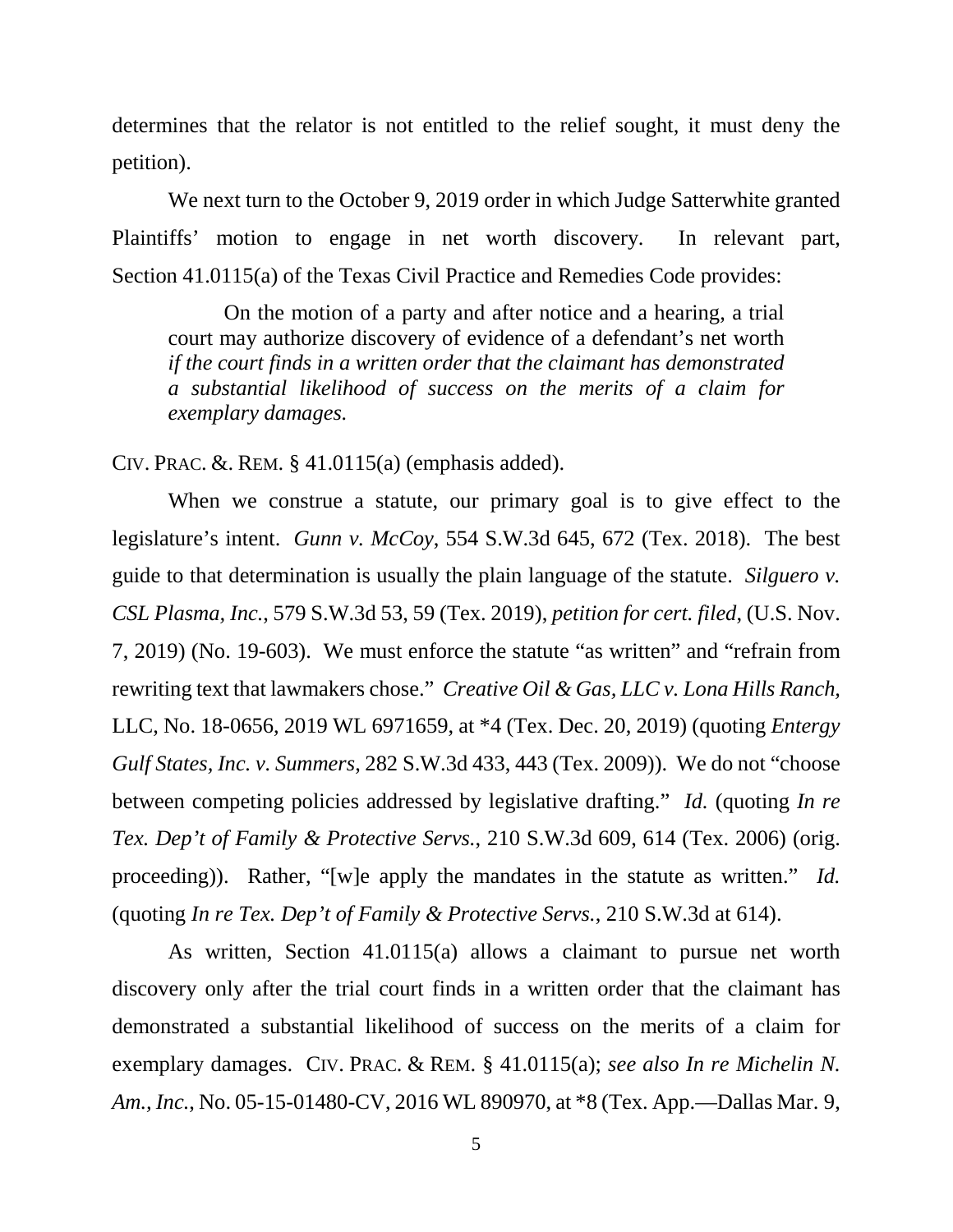2016, orig. proceeding) (mem. op.) (Section 41.0115(a) "requires a party seeking net worth discovery to first demonstrate and obtain a finding from the trial court that there is a substantial likelihood of success on the merits of a claim for exemplary damages"). In the October 9, 2019 order, Judge Satterwhite did not make a finding that Plaintiffs had demonstrated a substantial likelihood of success on the merits of their claim for gross negligence. In the absence of that statutorily required finding, Judge Satterwhite could not exercise discretion to order discovery of WTG's net worth. *See* CIV. PRAC. & REM. § 41.0115(a); *In re Michelin N. Am. Inc.*, 2016 WL 890970, at \*3; *see also In re Kuntz*, 124 S.W.3d 179, 181 (Tex. 2003) (orig. proceeding) (concluding that a trial court abuses its discretion "when a discovery order conflicts with the Texas Rules of Civil Procedure").

Further, WTG does not have an adequate remedy by appeal. Discovery that is not authorized by law cannot be "untaken" such that an appellate court is able to cure the error and enforce the statutory scheme after trial. *See In re Jorden*, 249 S.W.3d 416, 419–20 (Tex. 2008) (orig. proceeding); *see also In re Dana Corp.*, 138 S.W.3d 298, 301 (Tex. 2004) (orig. proceeding) (per curiam) (concluding that appeal is an inadequate remedy when the appellate court would not be able to remedy the trial court's discovery error). Therefore, an order that compels discovery beyond that allowed by law is an abuse of discretion for which mandamus is the proper remedy. *See In re Turner*, No. 18-0102, 2019 WL 6972242, at \*2 (Tex. Dec. 20, 2019) (orig. proceeding) (concluding that mandamus relief is appropriate when the trial court abuses its discretion by ordering discovery that is prohibited by statute); *In re Nat'l Lloyds Ins. Co.*, 507 S.W.3d 219, 223 (Tex. 2016) (orig. proceeding) (per curiam).

#### *This Court's Ruling*

We deny WTG's petition for writ of mandamus as to the October 9, 2019 order in which Judge Satterwhite granted the motion to strike the designation of the